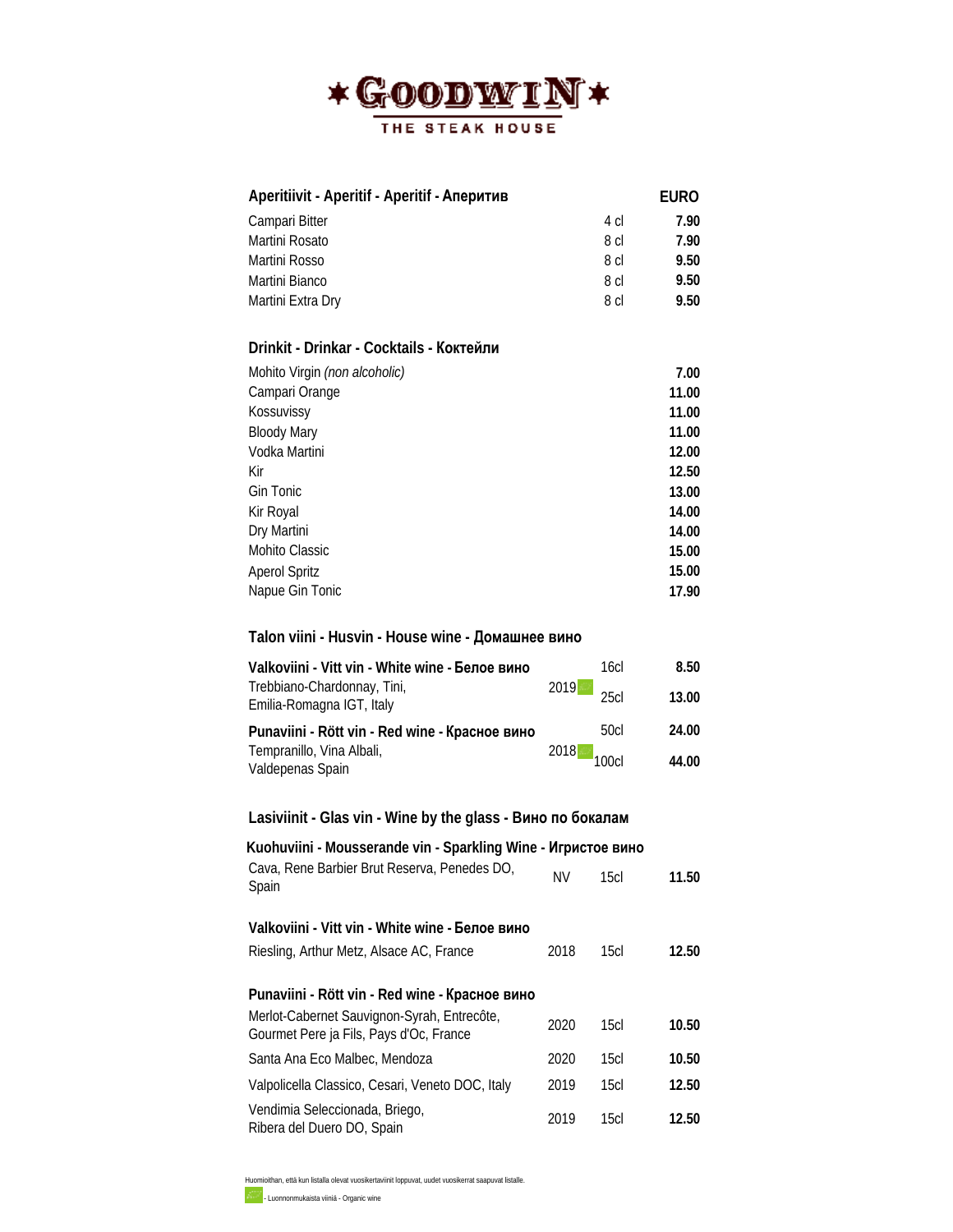| Samppanja - Champagne - Champagne - Шампанское                |           |         | <b>EURO</b> |
|---------------------------------------------------------------|-----------|---------|-------------|
| Lanson Black Label Brut                                       | <b>NV</b> | $20$ cl | 32.00       |
| Chouette de Champillon Rosé Brut 1ér Cru                      | <b>NV</b> |         | 99.00       |
| Mumm Cordon Rouge Brut                                        | <b>NV</b> |         | 99.00       |
| Veuve Clicquot Brut                                           | <b>NV</b> |         | 129.00      |
| "R" de Ruinart Brut                                           | <b>NV</b> |         | 139.00      |
| Dom Pérignon Brut Vintage                                     | 2010      |         | 369.00      |
| Louis Roederer Cristal Brut Vintage                           | 2013      |         | 465.00      |
| Kuohuviini - Mousserande vin - Sparkling Wine - Игристое вино |           |         |             |
| Cave, Dana Barbier Drut Desarya, Danadas DO                   | NN L      |         | 17 OO       |

| Cava, Rene Barbier Brut Reserva, Penedes DO,                          | ΝV        |              | 47.00 |
|-----------------------------------------------------------------------|-----------|--------------|-------|
| Perlage, Canah, Prosecco Superiore Brut,<br>Valdobbiadene DOCG, Italy | ΝV        |              | 55.00 |
| Silverthorn, The Genie Rosé Brut, Western Cape,<br>South Africa       | <b>NV</b> |              | 69.00 |
| Heredad, Segura Viudas, Penedes DO, Spain                             | 2017      | IWC - Bronze | 79.00 |

### **Valkoviini - Vitt vin - White wine - Белое вино**

#### **Ranska - Frankrike - France - Франция**

| Riesling, Arthur Metz, Alsace AC                                     | 2020                                           | 52.00  |
|----------------------------------------------------------------------|------------------------------------------------|--------|
| Sancerre Sauvion, Pierre Brevin, Loire AC                            | 2018<br>IWC - Bronze                           | 75.00  |
| Chablis Les Vénérables, Vieilles Vignes,<br>Bourgogne AC             | Le Guide Hachette des<br>2016<br>Vins - 1 Star | 75.00  |
| Chablis GC "Grenouilles", La Chablilisienne,<br>Bourgogne AC         | 2010<br>IWC - Gold                             | 125.00 |
| Pernand-Vergelesses 1er Cru "Les Caradeux",<br>Chanson, Bourgogne AC | 2012<br>IWC - Gold                             | 135.00 |

#### **Italia - Italien - Italy - Италия**

| Trebbiano - Chardonnay, Tini, Emilia-Romagna IGT                           | 2020                         | 39.00  |
|----------------------------------------------------------------------------|------------------------------|--------|
| Pinot Grigio, The Lady, Ferro 13, Veneto DOC                               | 2020                         | 55.00  |
| Pinot Bianco Riserva, Vorberg, Trentino Alto<br>Adige DOC                  | 2012<br>James Suckling 95 p  | 89.00  |
| Verdicchio Castelli di Jesi Classico Riserva, Villa<br>Bucci, Marche DOC   | 2007<br>Wine Enthusiast 93 p | 125.00 |
| Itävalta - Österrike - Austria - Австрия                                   |                              |        |
| Grüner Veltliner, Stift Klosterneuburg,<br>Niederösterreich, Qualitätswein | 2019                         | 55.00  |

## **Yhdysvallat - USA - USA - США**

| Chit-Chat Chardonnay, Airfield Estate, Yakima | 2017 |       |
|-----------------------------------------------|------|-------|
| Valley, Washington                            |      | 51.00 |

Riesling, Stift Klosterneuburg, Niederösterreich, Qualitätswein <sup>2020</sup> **55.00**

## **Australia - Australien - Australia - Австралия**

| Viognier, Deakin Estate, Murray Darling, Victoria | 2016 | 47.00 |
|---------------------------------------------------|------|-------|
| Layers White, Peter Lehmann Barossa Valley        | 2017 | 67.00 |

## **Uusi-Seelanti - Nya Zeeland - New-Zealand - Новая Зеландия**

| Sauvignon Blanc, Sileni, Cellar Selection, | 2020 | 54.00 |
|--------------------------------------------|------|-------|
| Marlborough                                |      |       |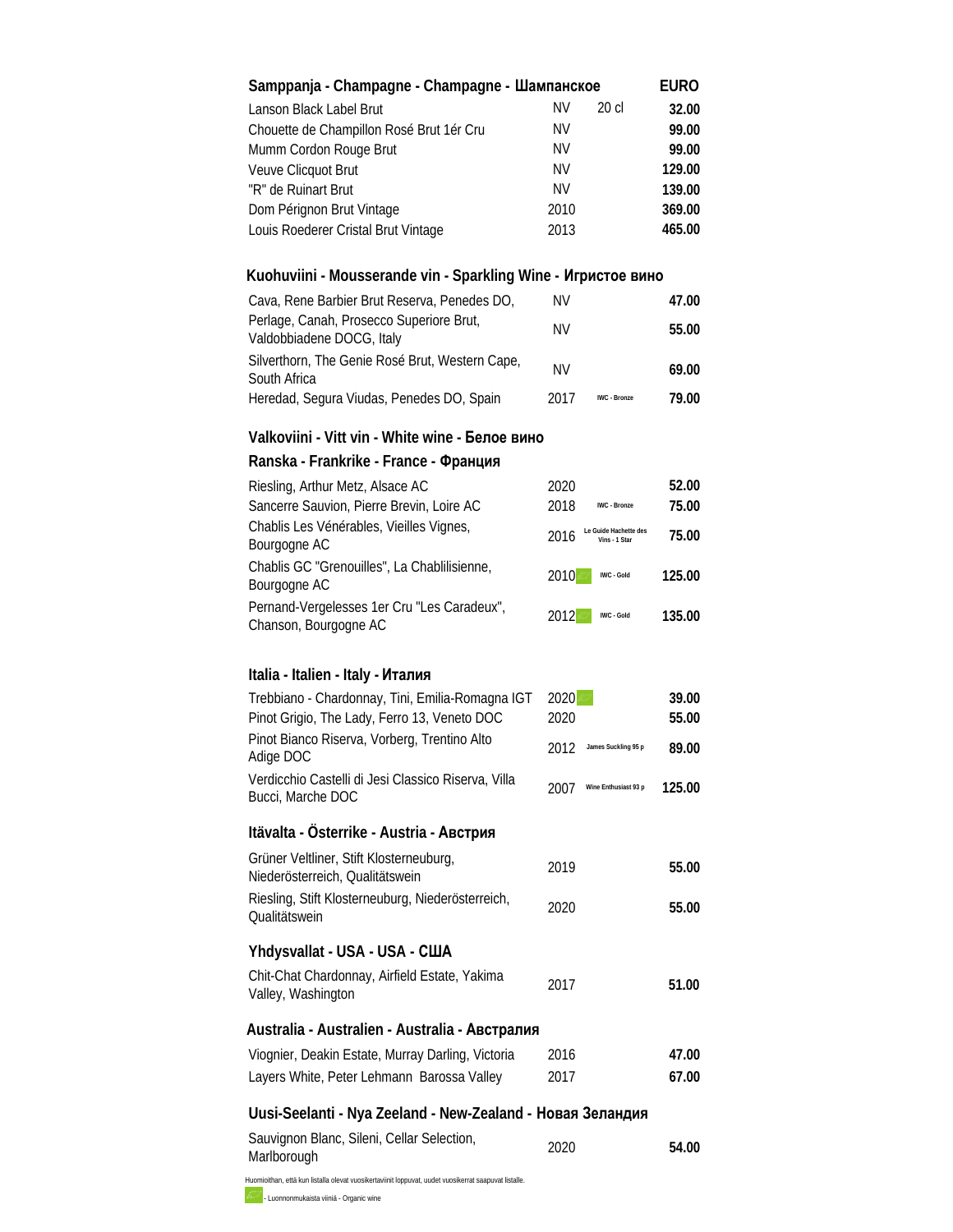| Punaviini - Rött vin - Red wine - Красное вино                           |                             | EURO                                   |        |
|--------------------------------------------------------------------------|-----------------------------|----------------------------------------|--------|
| Ranska - Frankrike - France - Франция                                    |                             |                                        |        |
| Merlot-Cabernet Sauvignon, Entrecôte, Gourmet<br>P & F Pay d'Oc          | 2020                        |                                        | 45.00  |
| Château Moulin de Bel Air, AOP Bordeaux Superieur                        | 2016                        |                                        | 45.00  |
| Syrah, Sans Air, Pierrick Harang, Languedoc AC                           | 2019                        |                                        | 49.00  |
| Sarmentine F. Thienpont, Bordeaux AOC                                    | 2020                        |                                        | 65.00  |
| Château Pontet Saint Brice, Grand Cru,<br>Saint - Emilion AOP            | 2016                        | Le Guide Hachette des<br>Vins - 1 Star | 69.00  |
| Dom. Bonnardot, Hautes Côtes de Beaune,<br>Bourgogne AOC                 | 2016                        |                                        | 74.00  |
| Lé Bourgogne Pinot Noir, Domaine Chanson,<br>Bourgogne AC                | 2019                        | Sommelier Wine Award                   | 79.00  |
| Coudoulet de Beaucastel, Famille Perrin, Cotes du<br>Rhone AC            | 2018                        | Decanter 93 p                          | 115.00 |
| Chateau Belgrave, Haut-Medoc, Bordeaux AC                                | 2014 Wine Spectator 92 p    |                                        | 129.00 |
| Chateauneuf-du-Pape, Les Sinards,<br>Cotes du-Rhone AC                   | 2018                        | Wine Advocate 93 p                     | 145.00 |
| Chateau Kirwan, 3eme Grand Cru Classe, Margaux,<br>Bordeaux AC           | 2008                        | James Suckling 93 p                    | 255.00 |
| Chateau Belle Brise, Pomerol, Bordeaux AC                                | 2010                        |                                        | 425.00 |
| Italia - Italien - Italy - Италия                                        |                             |                                        |        |
| Merlot delle Venezie, Perlage, Veneto IGT                                | 2018                        |                                        | 45.00  |
| Colpasso Nero D'Avola Organic, Sicilia DOC                               | 2020                        |                                        | 45.00  |
| Sangiovese, Hacker, Ferro 13, Toscana IGT                                | 2019                        |                                        | 49.00  |
| Primitivo, B.I.O., Cevico, Puglia IGT                                    | 2020                        |                                        | 52.00  |
| Valpolicella Classico, Cesari, Veneto DOC                                | 2019                        |                                        | 52.00  |
| Chianti Riserva, Leonardo da Vinci, Toscana DOCG                         | 2015                        |                                        | 55.00  |
| Barbera d'Alba, Giacomo Borgogno & Figli,<br>Piemonte DOC                | 2020                        |                                        | 65.00  |
| Ripasso Bosan, Cesari, Valpolicella Classico,<br>Veneto DOC              | 2017 Selection Mondiale des |                                        | 89.00  |
| Palazzo della Torre, Veronese IGT, Allegrini, Veneto                     | 2017                        | James Suckling 93 p                    | 99.00  |
| Brunello di Montalcino, Leonardo da Vinci, Toscana<br><b>DOCG</b>        | 2016                        | Mundus Vini - Silver                   | 109.00 |
| Amarone della Valpolicella, San Cassiano,<br>Veneto DOC                  | 2016                        | Decanter World Wine<br>Awards 91 p     | 125.00 |
| Trediberri Barolo DOCG, Piemonte                                         | 2017                        | Wine Advocate 93 p                     | 135.00 |
| Il Pino di Biserno, Tenuta di Biserno, Ludovico<br>Antinori, Toscana IGT | 2016                        | Decanter 95 p                          | 165.00 |
| Amarone della Valpolicella Riserva, Cesari, Bosan,<br>Veneto DOC         | 2010                        | Mundus Vini - Gold                     | 179.00 |
| Barolo Dagromis, Angelo Gaja, Piemonte DOCG                              | 2013                        | Jancis Robinson 18/20                  | 185.00 |
| Turriga, Cantine Argiolas, Isola dei Nuraghi IGT,<br>Sardegna            | 2015                        | James Suckling 96 p                    | 195.00 |
| La Poja, Allegrini, Veneto, Corvina Veronese IGT                         | 2013                        | GamberoRosso 3<br>Glasses              | 315.00 |
| Testamatta, Bibi Graetz, Toscana IGT                                     | 2010                        |                                        | 345.00 |
| Sassicaia, Tenuta San Guido, Toscana, Bolgheri<br>Sassicaia DOC          | 2018                        | Wine Advocate 97+ p                    | 645.00 |

Huomioithan, että kun listalla olevat vuosikertaviinit loppuvat, uudet vuosikerrat saapuvat listalle.